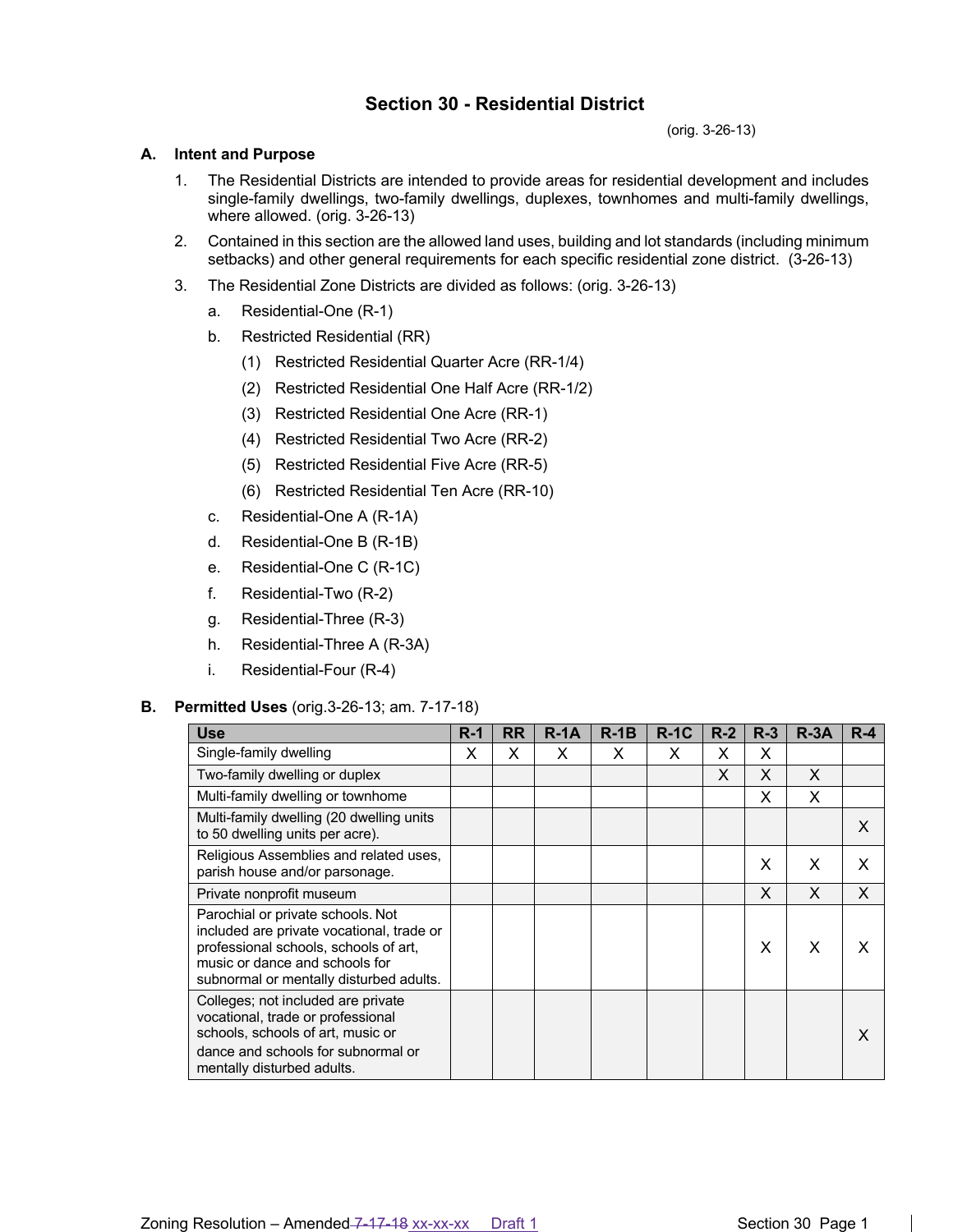| <b>Use</b>                                                                                                                                                                                                                                                                                                                                                                                                                        | $R-1$ | <b>RR</b> | $R-1A$ | $R-1B$       | $R-1C$ | $R-2$ | $R-3$ | $R-3A$   | $R-4$ |
|-----------------------------------------------------------------------------------------------------------------------------------------------------------------------------------------------------------------------------------------------------------------------------------------------------------------------------------------------------------------------------------------------------------------------------------|-------|-----------|--------|--------------|--------|-------|-------|----------|-------|
| State licensed daycare or large day -care<br>home or preschool or nursery.                                                                                                                                                                                                                                                                                                                                                        |       |           |        |              |        |       | X     | X        | X.    |
| Group Home for up to 8 aged persons not<br>located within 750 ft of another such group<br>home; state licensed group home for up to<br>8 developmentally disabled persons not<br>located within 750 ft of another such group<br>home; state licensed group home for up to<br>8 mentally ill persons not located within<br>750 ft of another such group home or<br>group home for the aged or<br>developmentally disabled persons. | X     | X         | X      | $\mathsf{x}$ | X      | X     | X     | X        | X     |
| Public park, Class I public recreation<br>facilities.                                                                                                                                                                                                                                                                                                                                                                             | X     | X         | X      | X            | X      | X     | X     | X        | X     |
| Class II public recreation facility                                                                                                                                                                                                                                                                                                                                                                                               |       |           |        |              |        |       | X     | X        | X.    |
| Homes for the aged and nursing homes                                                                                                                                                                                                                                                                                                                                                                                              |       |           |        |              |        |       | X     | $\times$ | X.    |
| Hospital, nursing homes and clinics but not<br>including institutions exclusively for the<br>mentally disturbed, or for contagious or<br>infectious diseases.                                                                                                                                                                                                                                                                     |       |           |        |              |        |       |       |          | X     |
| Telecommunications Land Uses shall<br>comply with the provisions of the<br>Telecommunications Uses Section of this<br>Zoning Resolution.                                                                                                                                                                                                                                                                                          | X     | X         | X      | X            | X      | X     | X     | $\times$ | X     |
| Energy Conversion Systems (ECS) land<br>uses shall comply with the provisions of<br>the Alternative Energy Resources Section<br>of the Zoning Resolution.                                                                                                                                                                                                                                                                         | X     | X         | X      | X            | X      | X     | X     | X        | X     |

# **C. Accessory Uses** (orig.3-26-13; am. 7-17-18)

| <b>Use</b>                                                                                                                                                                         | $R-1$ | <b>RR</b> | $R - 1A$ | $R-1B$ | $R-1C$ | $R-2$ | $R-3$ | $R - 3A$ | $R - 4$ |
|------------------------------------------------------------------------------------------------------------------------------------------------------------------------------------|-------|-----------|----------|--------|--------|-------|-------|----------|---------|
| Private garage, mini structure, storage shed                                                                                                                                       | X     | X         | X        | X      | X      | X     | X     | X        | X       |
| Private greenhouse and nursery,<br>noncommercial conservatory for plants and<br>flowers.                                                                                           | X     |           |          |        |        |       |       |          |         |
| Private poultry house and pigeon coop with no<br>more than 400 square feet of floor area; private<br>rabbit and chinchilla hut with no more than 100<br>square feet of floor area. | X     |           |          |        |        |       |       |          |         |
| Private building or kennel for housing dogs, cats<br>and similar domestic pets. <sup>1</sup>                                                                                       | X     | $\times$  | X        | X      | X      | X     | X     | X        |         |
| Private stable and/or barn for keeping horses,<br>cattle, sheep, goats or other similar<br>domesticated animals. See general<br>requirements below.                                | X     |           |          |        |        |       |       |          |         |
| Home Occupations provided the requirements<br>and conditions of the Board of Adjustment or<br>the Home Occupation Section of the Zoning<br>Resolution have been met.               | X     | X         | X        | X      | X      | X     | X     |          |         |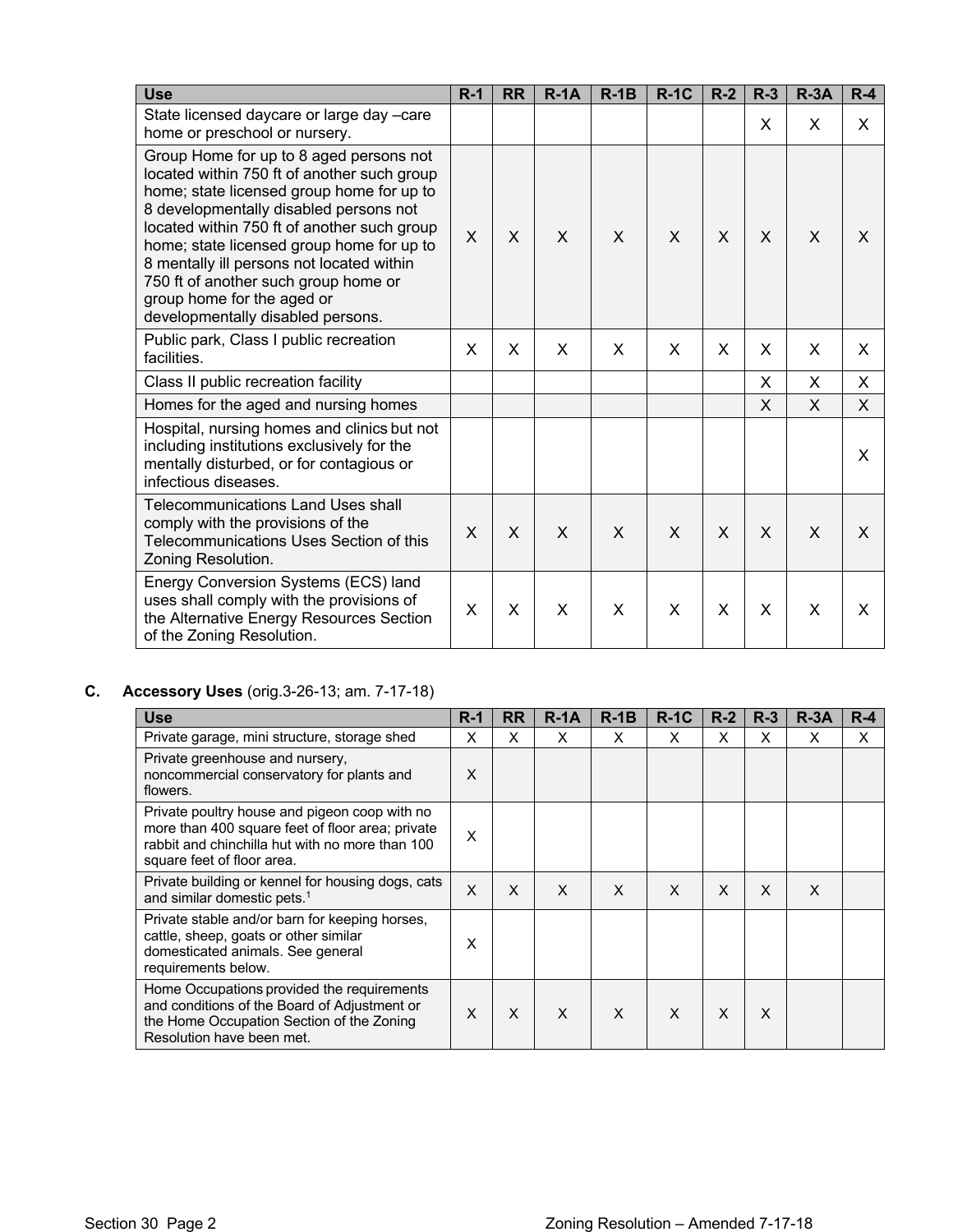| <b>Use</b>                                                                                            | $R-1$ | $RR$   R-1A   R-1B   R-1C   R-2   R-3   R-3A |  |  | $R - 4$ |
|-------------------------------------------------------------------------------------------------------|-------|----------------------------------------------|--|--|---------|
| Accessory Uses per the Accessory Use<br>Section of the Zoning Resolution.                             |       |                                              |  |  |         |
| Commercial service activities, which are<br>accessory to the main use of the<br>building <sup>2</sup> |       |                                              |  |  |         |

 $1$  But not including horses, cattle, sheep, goats, chickens, ducks, geese or other fowl. The maximum total number of dogs, cats and similar domestic pets which may be kept shall be 3. Offspring of domestic pets may be kept until weaned.

 $2$  May be conducted, provided said use is contained within the main building. Cafeterias, offices, studios and personal services such as beauty parlors, barber shops, laundry pick-up stations and pharmacies may be conducted. However, the sum total of commercial uses may not exceed more than 10 percent of the floor area of any single building or structure. The entrance to any such accessory business will be from inside the building. Such accessory use is one which:

- a. Is subordinate to and serves the principal building or principal use.
- b. Is subordinate in area, extent, or purpose to the principal building or principal use served.
- c. Contributes to the comfort, convenience, or necessity of occupants of the principal building or principal use served.
- d. Is located on the same lot as the principal building or principal use served.

#### **D. Special Uses** (3-26-13)

The following uses shall be permitted only upon review by the Planning Commission and approval by Board of County Commissioners: (orig. 3-26-13; am. 7-17-18)

| <b>Use</b>                                                                                                                                                                                                                                                                                                                                                                                                                                                                                                                                                                                                     | $R-1$        | <b>RR</b> | $R-1A$ | $R-1B$ | $R-1C$ | $R-2$ | $R-3$ | $R-3A$ | $R-4$ |
|----------------------------------------------------------------------------------------------------------------------------------------------------------------------------------------------------------------------------------------------------------------------------------------------------------------------------------------------------------------------------------------------------------------------------------------------------------------------------------------------------------------------------------------------------------------------------------------------------------------|--------------|-----------|--------|--------|--------|-------|-------|--------|-------|
| Religious Assemblies and related uses,<br>parish house and/or parsonage.                                                                                                                                                                                                                                                                                                                                                                                                                                                                                                                                       | X            | X         | X      | X      |        | X     |       |        |       |
| Private nonprofit museum                                                                                                                                                                                                                                                                                                                                                                                                                                                                                                                                                                                       | X            | X         | X      | X      |        | X     |       |        |       |
| Cable Television reception station                                                                                                                                                                                                                                                                                                                                                                                                                                                                                                                                                                             | X            | X         | X      | X      | X      | X     | X     | X      | X     |
| Water supply reservoir and irrigation<br>canal                                                                                                                                                                                                                                                                                                                                                                                                                                                                                                                                                                 | X            | X         | X      | X      | X      | X     | X     | X      |       |
| A group living facility, other than homes<br>for social rehabilitation, or a home<br>where up to 6 unrelated individuals are<br>living together, that is occupied by more<br>than one registered sex offender.                                                                                                                                                                                                                                                                                                                                                                                                 | $\mathsf{x}$ | X         | X      | X      | X      | X     | X     | X      | X     |
| Group, foster or communal home,<br>residential treatment center, community<br>residential home, home for social<br>rehabilitation, assisted living residence,<br>personal case boarding home,<br>specialized group facility, receiving<br>home for more than 4 foster home<br>residents, residential child care facility<br>or shelter from domestic violence,<br>licensed or certified by state if<br>applicable, in which 7 or more residents<br>who are not legally related live and cook<br>together as a single housekeeper unit<br>not located within 750 ft of another<br>similar type home or shelter. | $\times$     | X         | X      | X      | X      | X     | X     | X      | X     |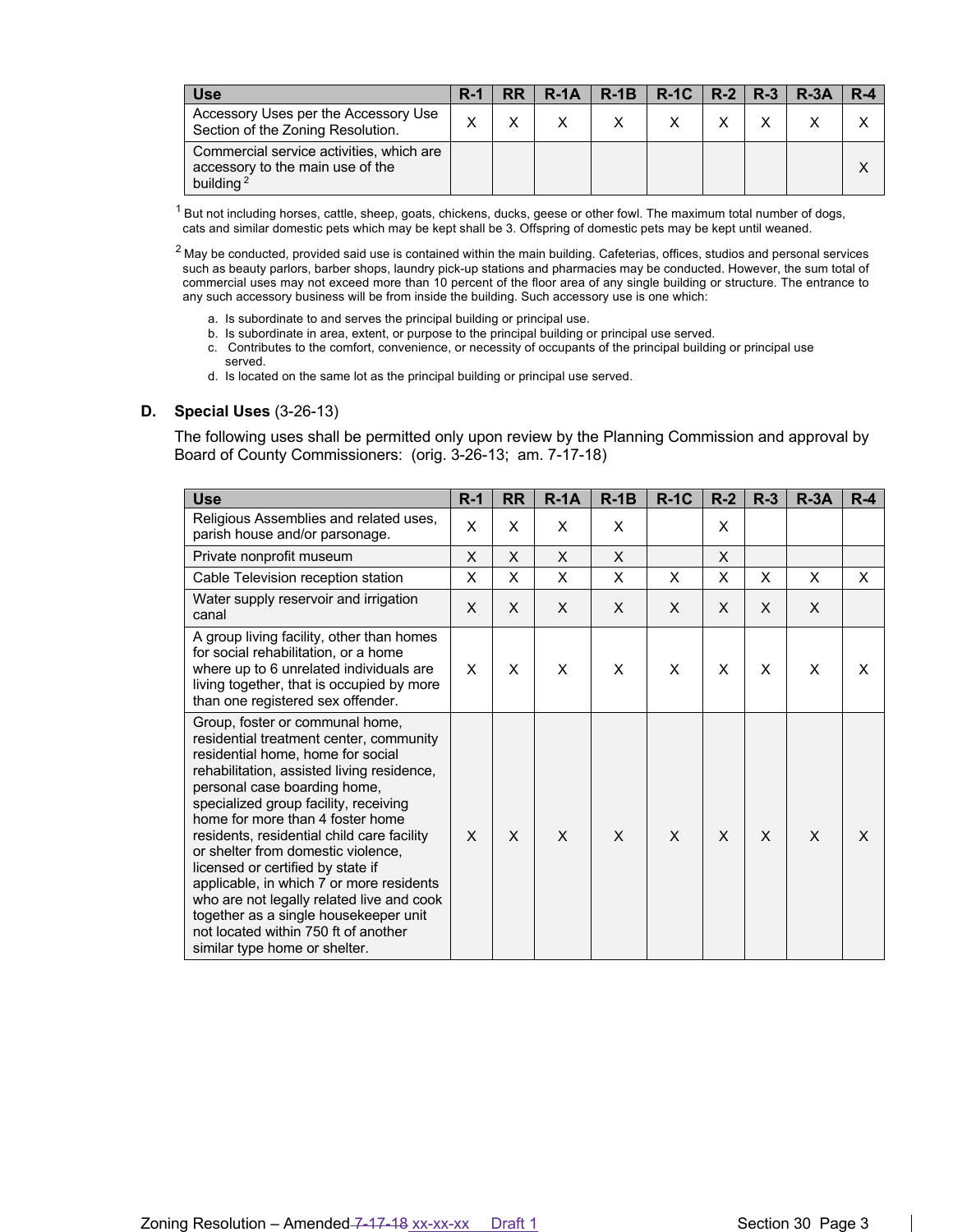| <b>Use</b>                                                                                                                                                                                                                                                                                                                                                                                                                                                                                                                                                                                                 | $R-1$ | <b>RR</b> | $R-1A$ | $R-1B$ | $R-1C$ | $R-2$ | $R-3$ | $R-3A$ | $R-4$ |
|------------------------------------------------------------------------------------------------------------------------------------------------------------------------------------------------------------------------------------------------------------------------------------------------------------------------------------------------------------------------------------------------------------------------------------------------------------------------------------------------------------------------------------------------------------------------------------------------------------|-------|-----------|--------|--------|--------|-------|-------|--------|-------|
| Group home for the aged, group home<br>for the developmentally disabled, group<br>home for the mentally ill persons,<br>licensed or certified by the state if<br>Group home for the aged, group home<br>for the developmentally disabled, group<br>home for the mentally ill persons,<br>licensed or certified by the state if<br>applicable, in which 9 or more residents<br>who are not legally related live and cook<br>together as a single housekeeper unit,<br>where such home is not located within<br>750 ft of another similar type home,<br>licensed or certified by the state if<br>applicable. | X     |           | X      | X      | X      | X     | X     | X      | X     |
| State licensed daycare center or<br>preschool or nursery                                                                                                                                                                                                                                                                                                                                                                                                                                                                                                                                                   | X     | X         | X      | X      | X      | X     |       |        |       |
| Parochial or private schools. Not<br>included are private vocational, trade or<br>professional schools, schools of art,<br>music or dance and schools for<br>subnormal or mentally disturbed adults.<br>Exceptions listed above shall not<br>preclude home occupations authorized<br>by the Board of Adjustment or the<br>Home Occupations Section of this<br>Zoning Resolution.                                                                                                                                                                                                                           | X     | X         | X      | X      | X      | X     |       |        |       |
| Home for social rehabilitation or<br>adjustment for up to 10 residents plus<br>staff, not located within 750 ft. of<br>another similar facility.                                                                                                                                                                                                                                                                                                                                                                                                                                                           |       |           |        |        |        |       | X     |        |       |
| Oil and gas drilling and production<br>subject to the Drilling and Production of<br>Oil and Gas Section of this Zoning<br>Resolution, except where located within<br>a subdivision platted and recorded in<br>the records of the Clerk and Recorder.                                                                                                                                                                                                                                                                                                                                                       | X     | $\times$  | X      | X      |        | X     | X     | X      | X     |
| Class I or II commercial recreational<br>facility. Class II public recreational<br>facility.                                                                                                                                                                                                                                                                                                                                                                                                                                                                                                               | X     | X         | X      | X      |        | X     | X     | X      | X     |

# **E. Lot and Building Standards** (orig. 3-26-13; am. 7-17-18)

|                  |                                                                | <b>Front Setback</b>                     |                                                                       |  |  |  |  |  |
|------------------|----------------------------------------------------------------|------------------------------------------|-----------------------------------------------------------------------|--|--|--|--|--|
| <b>Districts</b> | <b>Primary Structure/</b><br>Garages (attached or<br>detached) | Adjacent to Arterial                     | All Other Accessory Structures                                        |  |  |  |  |  |
| $R-1$            | $20$ ft.                                                       | $30$ ft.                                 | Housing Livestock - 100 ft.<br>All Other Accessory Structure - 50 ft. |  |  |  |  |  |
| $R-1A$           | $20$ ft.                                                       | 30 ft.                                   | 50 ft.                                                                |  |  |  |  |  |
| $R-1B$           | 20 ft.                                                         | $30$ ft.                                 | 50 ft.                                                                |  |  |  |  |  |
| $R-1C$           | 12 ft. (living space)<br>20 ft. (garage)                       | 18 ft. (living space)<br>30 ft. (garage) | $30$ ft.                                                              |  |  |  |  |  |
| $R-2$            | 20 ft.                                                         | $30$ ft.                                 | 20 ft.                                                                |  |  |  |  |  |
| <b>Districts</b> | <b>Front Setback</b>                                           |                                          |                                                                       |  |  |  |  |  |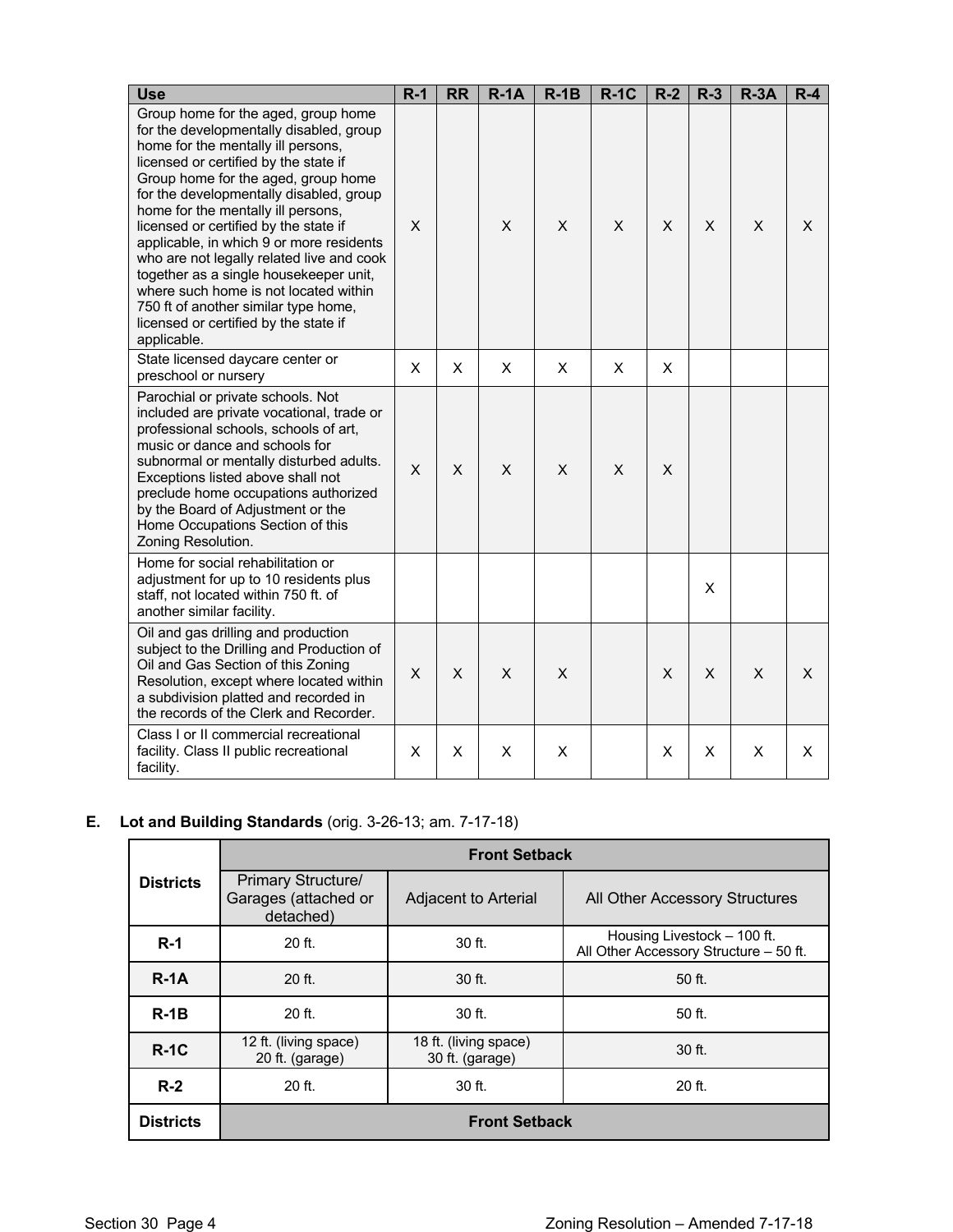|               | <b>Primary Structure/</b><br>Garages (attached or<br>detached) | Adjacent to Arterial | All Other Accessory Structures |
|---------------|----------------------------------------------------------------|----------------------|--------------------------------|
| $R-3$         | 20 ft.                                                         | 30 ft.               | 50 ft.                         |
| $R-3A$        | 20 ft.                                                         | 30 ft.               | 50 ft.                         |
| $R-4$         | 40 ft.                                                         | 40 ft.               | 40 ft.                         |
| <b>RR-1/4</b> | 20 ft.                                                         | 20 ft.               | 20 ft.                         |
| <b>RR-1/2</b> | 30 ft.                                                         | 30 ft.               | 30 ft.                         |
| <b>RR-1</b>   | 30 ft.                                                         | 30 ft.               | 30 ft.                         |
| <b>RR-2</b>   | 30 ft.                                                         | 30 ft.               | 30 ft.                         |
| <b>RR-5</b>   | 50 ft.                                                         | 50 ft.               | 50 ft.                         |
| <b>RR-10</b>  | 75 ft.                                                         | 75 ft.               | 75 ft.                         |

| <b>Districts</b> |                                                                                        | Side Setback <sup>1</sup>   |                      |
|------------------|----------------------------------------------------------------------------------------|-----------------------------|----------------------|
|                  | <b>All Structures</b>                                                                  | Adjacent to local/collector | Adjacent to arterial |
| $R-1$            | 5 ft. min (15 ft. total) <sup>2</sup> 15<br>₿.<br>Housing Livestock - 15<br><u>ft.</u> | 20 ft.                      | 30 ft                |
| $R-1A$           | 5 ft. min (15 ft. total) <sup>2</sup>                                                  | 20 ft.                      | 30 ft.               |
| $R-1B$           | 5 ft.                                                                                  | 20 ft.                      | 30 ft.               |
| $R-1C$           | 5 ft.                                                                                  | 15 ft.                      | 20 ft.               |
| $R-2$            | 5 ft. min (15 ft. total) <sup>2</sup>                                                  | 20 ft.                      | 30 ft.               |
| $R-3$            | $5$ ft. $3$                                                                            | 20 ft                       | 30 ft.               |
| $R-3A$           | $5$ ft. $3$                                                                            | 20 ft.                      | 30 ft.               |
| $R-4$            | 30 ft.                                                                                 | 30 ft.                      | 30ft.                |
| <b>RR-1/4</b>    | 10 ft.                                                                                 | 20 ft.                      | 20 ft.               |
| <b>RR-1/2</b>    | 20 ft.                                                                                 | 30 ft.                      | 30 ft.               |
| <b>RR-1</b>      | 30 ft.                                                                                 | 30 ft.                      | 30 ft.               |
| <b>RR-2</b>      | 30 ft.                                                                                 | 30 ft.                      | 30 ft.               |
| <b>RR-5</b>      | 50 ft.                                                                                 | 50 ft.                      | 50 ft.               |
| <b>RR-10</b>     | 50 ft.                                                                                 | 75 ft.                      | 75 ft.               |

1 For a two-family dwelling, no side setback shall be required where there is a common wall shared between buildings on adjacent lots.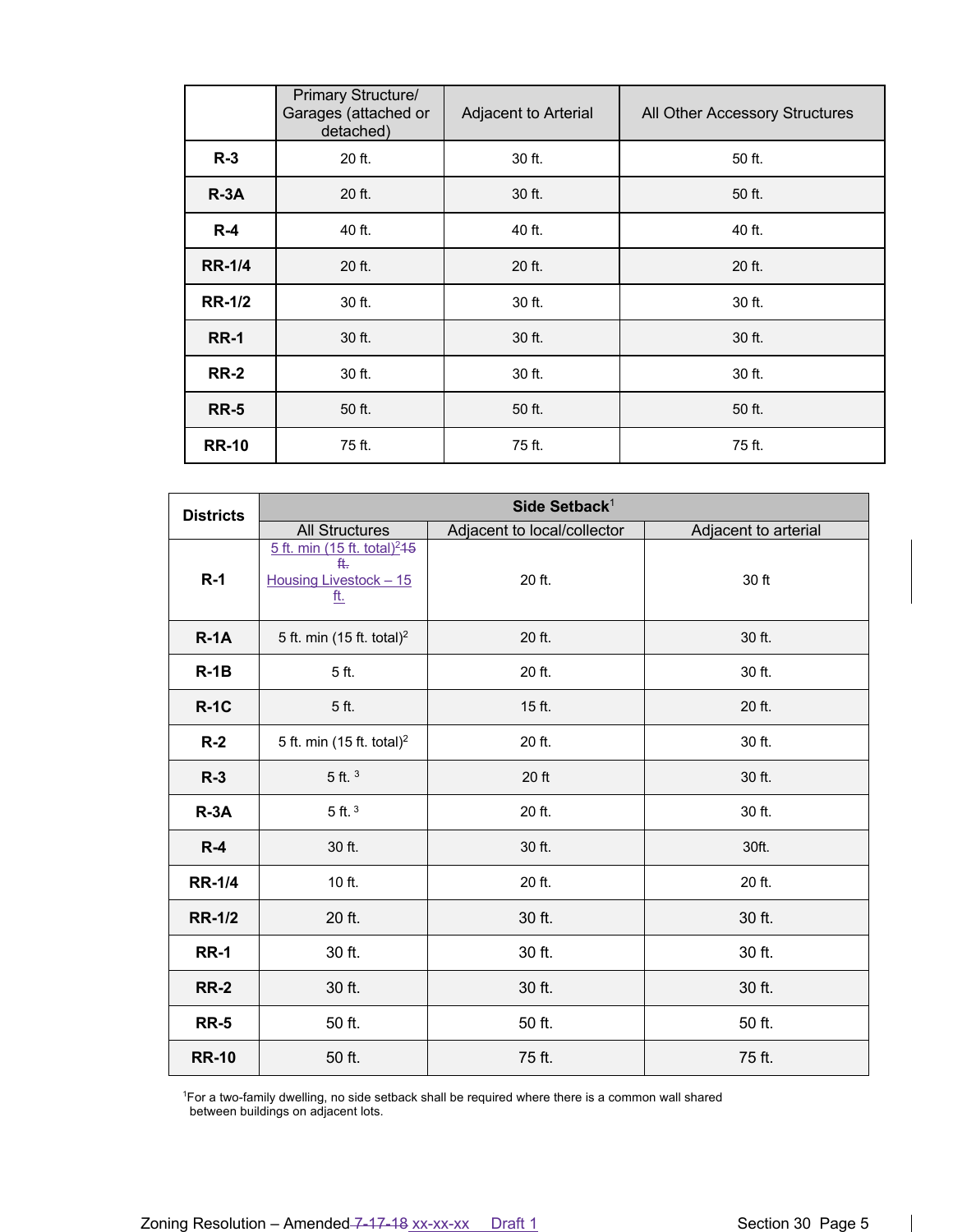$2$  Each side setback must be a minimum of 5 feet, and both side setbacks added together must equal 15 feet or more.

<sup>3</sup> The minimum side setback for a single-family dwelling, two-family dwelling, duplex, townhome, or multi**-** family dwelling with 1 story, shall be 5 feet on each side. The minimum side setback for any other main building shall be 10 feet on each side.

|                  |                   |                                    | <b>Rear Setback</b> |                  |                                      |                                                                 |
|------------------|-------------------|------------------------------------|---------------------|------------------|--------------------------------------|-----------------------------------------------------------------|
| <b>Districts</b> | Single-<br>Family | Two-<br>Family or<br><b>Duplex</b> | Townhome            | Multi-<br>Family | <b>Other Main</b><br><b>Building</b> | Detached<br>Garage or<br>Other<br>Accessory<br><b>Structure</b> |
| $R-1$            | 5 ft.             | n/a                                | n/a                 | n/a              | 5 ft.                                | 5 ft.                                                           |
| $R-1A$           | 10 ft.            | n/a                                | n/a                 | n/a              | 10 ft.                               | 5 ft.                                                           |
| $R-1B$           | 10 ft.            | n/a                                | n/a                 | n/a              | 10 ft.                               | 5 ft.                                                           |
| $R-1C$           | 10 ft.            | n/a                                | n/a                 | n/a              | 10 ft.                               | 5 ft.                                                           |
| $R-2$            | 5 ft.             | 5 ft.                              | n/a                 | n/a              | 5 ft.                                | 5 ft.                                                           |
| $R-3$            | 5 ft.             | 5 ft.                              | 10 ft               | $10$ ft.         | 10 ft.                               | 5 ft.                                                           |
| $R-3A$           | $10$ ft.          | 10 ft.                             | $10$ ft.            | 10 ft.           | 10 ft.                               | $10$ ft.                                                        |
| $R-4$            | n/a               | n/a                                | n/a                 | 30 ft.           | $30$ ft.                             | 30 ft.                                                          |
| <b>RR-1/4</b>    | 20 ft             | n/a                                | n/a                 | n/a              | 20 ft                                | 20 ft                                                           |
| <b>RR-1/2</b>    | 20 ft.            | n/a                                | n/a                 | n/a              | 20 ft.                               | 20 ft.                                                          |
| <b>RR-1</b>      | 20 ft.            | n/a                                | n/a                 | n/a              | 20 ft.                               | 20 ft.                                                          |
| <b>RR-2</b>      | 30 ft.            | n/a                                | n/a                 | n/a              | 30 ft.                               | 30 ft.                                                          |
| <b>RR-5</b>      | 50 ft.            | n/a                                | n/a                 | n/a              | 50 ft.                               | 50 ft.                                                          |
| <b>RR-10</b>     | 50 ft.            | n/a                                | n/a                 | n/a              | 50 ft.                               | 50 ft.                                                          |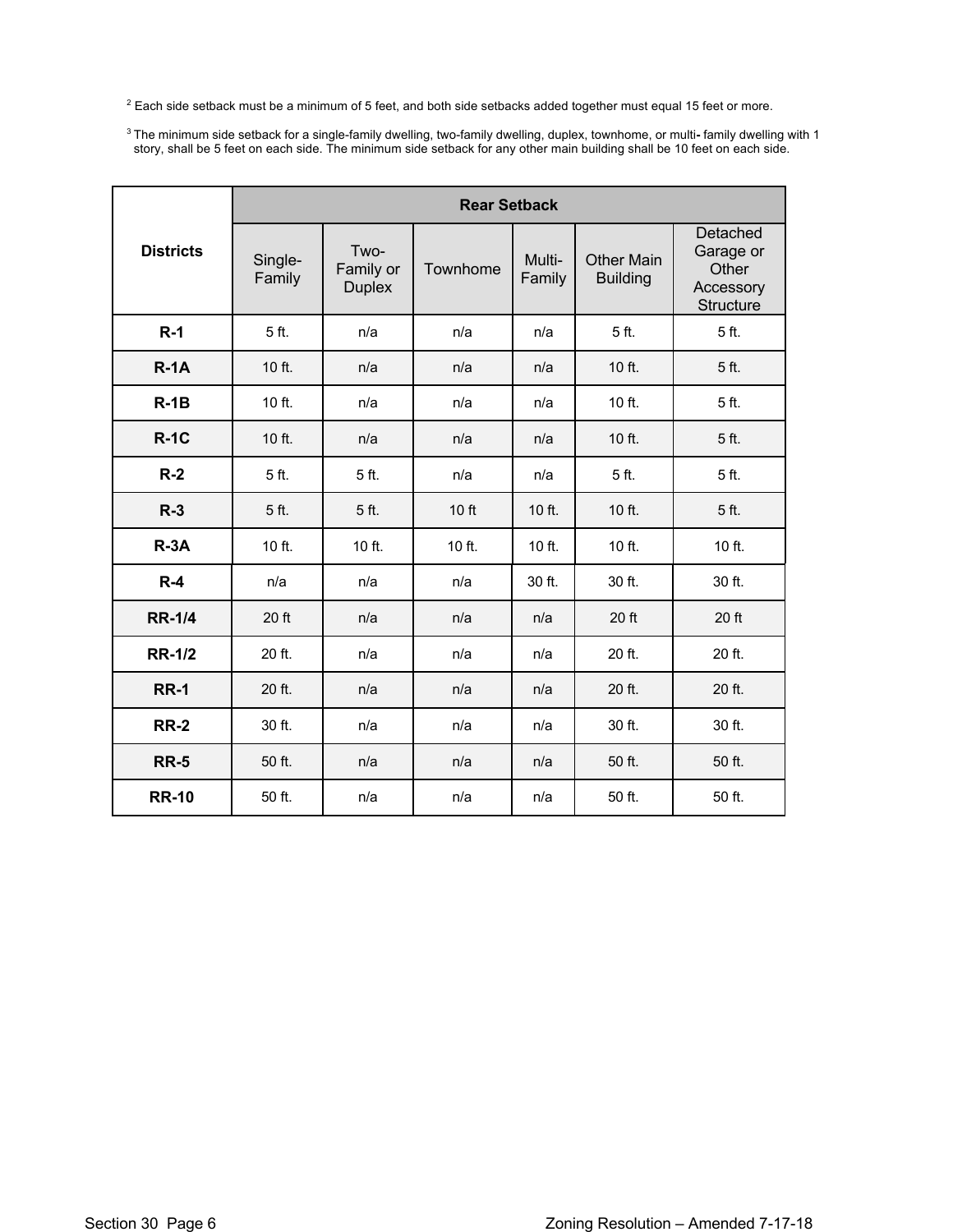|                  | <b>Building Separation</b>                              |                                  |                             | <b>Building Height</b>           |                                                  |
|------------------|---------------------------------------------------------|----------------------------------|-----------------------------|----------------------------------|--------------------------------------------------|
| <b>Districts</b> | <b>Between</b><br>Townhome or<br>Multi-family<br>Groups | From Building<br>on Adjacent Lot | Primary<br><b>Structure</b> | Multi-Family<br><b>Structure</b> | All Other<br>Accessory<br>Structure <sup>1</sup> |
| $R-1$            | n/a                                                     | n/a                              | 35 ft.                      | n/a                              | 25 ft.                                           |
| $R-1A$           | n/a                                                     | 15 ft.                           | 35 ft.                      | n/a                              | 25 ft.                                           |
| $R-1B$           | n/a                                                     | n/a                              | 35 ft.                      | n/a                              | 25 ft.                                           |
| $R-1C$           | n/a                                                     | n/a                              | 30 ft.                      | n/a                              | 25 ft.                                           |
| $R-2$            | n/a                                                     | 15 ft.                           | 35 ft.                      | n/a                              | 25 ft.                                           |
| $R-3$            | 25 ft.                                                  | n/a                              | 35 ft.                      | 45 ft.                           | 25 ft.                                           |
| $R - 3A$         | 25 ft.                                                  | n/a                              | 35 ft.                      | 45 ft.                           | 25 ft.                                           |
| $R-4$            | 30 ft. <sup>2</sup>                                     | n/a                              | 80 ft.                      | 80 ft.                           | 25 ft.                                           |
| <b>RR-1/4</b>    | n/a                                                     | n/a                              | 35 ft.                      | n/a                              | 25 ft.                                           |
| <b>RR-1/2</b>    | n/a                                                     | n/a                              | 35 <sub>ft</sub>            | n/a                              | 25 ft.                                           |
| <b>RR-1</b>      | n/a                                                     | n/a                              | 35 ft.                      | n/a                              | 25 ft.                                           |
| <b>RR-2</b>      | n/a                                                     | n/a                              | 35 ft.                      | n/a                              | 25 ft.                                           |
| <b>RR-5</b>      | n/a                                                     | n/a                              | 35 ft.                      | n/a                              | 25 ft.                                           |
| <b>RR-10</b>     | n/a                                                     | n/a                              | 35 ft.                      | n/a                              | 25 ft.                                           |

 $1$  No such building shall exceed the lesser of the height indicated or the height of the primary structure.

|                  | <b>Lot Size</b>                  |                                                                                |               |          |              |  |  |  |  |
|------------------|----------------------------------|--------------------------------------------------------------------------------|---------------|----------|--------------|--|--|--|--|
| <b>Districts</b> | Single-Family<br><b>Dwelling</b> | Two-Family<br><b>Dwelling</b>                                                  | <b>Duplex</b> | Townhome | Multi-Family |  |  |  |  |
| $R-1$            | 12,500 s.f.                      | n/a                                                                            | n/a           | n/a      | n/a          |  |  |  |  |
| $R-1A$           | $9,000$ s.f.                     | n/a                                                                            | n/a           | n/a      | n/a          |  |  |  |  |
| $R-1B$           | 7,500 s.f.                       | n/a                                                                            | n/a           | n/a      | n/a          |  |  |  |  |
| $R-1C$           | 4,500 s.f.                       | n/a                                                                            | n/a           | n/a      | n/a          |  |  |  |  |
| $R-2$            | $9,000$ s.f.                     | 12,500 s.f.<br>min. develop<br>area and 5,000<br>s.f. min lot<br>area per unit | 12,500 s.f.   | n/a      | n/a          |  |  |  |  |

 $\overline{\phantom{a}}$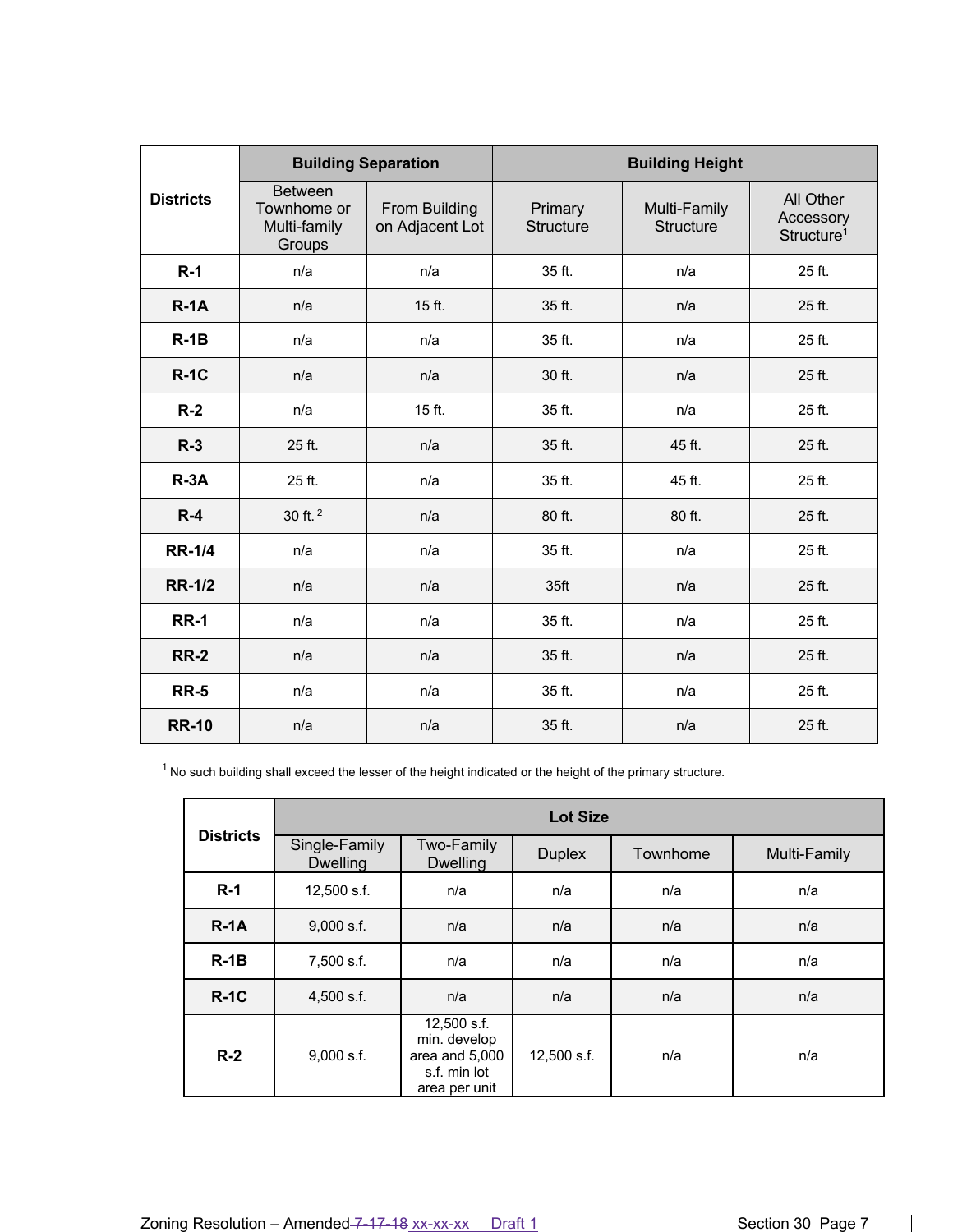| <b>Districts</b> | <b>Lot Size</b>                     |                                                                               |               |                                                                                |                                                                             |
|------------------|-------------------------------------|-------------------------------------------------------------------------------|---------------|--------------------------------------------------------------------------------|-----------------------------------------------------------------------------|
|                  | Single-Family<br><b>Dwelling</b>    | Two-Family<br><b>Dwelling</b>                                                 | <b>Duplex</b> | Townhome                                                                       | Multi-Family                                                                |
| $R-3$            | 7,500 s.f.                          | 3,000 s.f. min.<br>develop area<br>and 1,500 s.f.<br>min lot area<br>per unit | $9,000$ s.f.  | 12,500 s.f. min.<br>develop area<br>and 2,000 s.f.<br>min lot area per<br>unit | 12,500 s.f. min.<br>develop area and<br>2,000 s.f. min lot<br>area per unit |
| $R - 3A$         | n/a                                 | 4,000 s.f. min.<br>develop area<br>and 2,000 s.f.<br>Min lot area<br>per unit | 12,500 s.f.   | 4,000 s.f. min.<br>develop area<br>and 2,000 s.f.<br>Min lot area per<br>unit  | 12,500 s.f. min.<br>develop area and<br>3,000 s.f. min lot<br>area per unit |
| $R-4$            | n/a                                 | n/a                                                                           | n/a           | n/a                                                                            | 1 acre min develop<br>area and 850 s.f. Min<br>lot area per unit            |
| <b>RR-1/4</b>    | $\frac{1}{4}$ acre<br>(10,890 s.f.) | n/a                                                                           | n/a           | n/a                                                                            | n/a                                                                         |
| <b>RR-1/2</b>    | $\frac{1}{2}$ acre (27,180)<br>s.f. | n/a                                                                           | n/a           | n/a                                                                            | n/a                                                                         |
| <b>RR-1</b>      | (43,560)<br>1 acre<br>s.f.          | n/a                                                                           | n/a           | n/a                                                                            | n/a                                                                         |
| <b>RR-2</b>      | 2 acres (87,120)<br>s.f.            | n/a                                                                           | n/a           | n/a                                                                            | n/a                                                                         |
| <b>RR-5</b>      | 5 acres (217,800<br>S.f.            | n/a                                                                           | n/a           | n/a                                                                            | n/a                                                                         |
| <b>RR-10</b>     | 10 acres<br>(435,600 s.f.)          | n/a                                                                           | n/a           | n/a                                                                            | n/a                                                                         |

# **F. Fences**

- 1. Maximum fence height: 6 feet. (orig. 3-26-13)
- 2. No fence more than 42 inches in height of any type shall be permitted within the front setback line and the front lot line. (orig. 3-26-13)
- 3. No barbed wired or electric fence shall be permitted in this zone district. (orig. 3-26-13)
- 4. On adjacent lots where allowed fence heights differ, the lower height restriction shall govern. (orig. 3-26-13)

# **G. General Requirements**

- 1. Corner lots must comply with the vision clearance triangle requirements. (orig. 3-26-13; am.7-17- 18)
- 2. No structure may be erected, placed upon or extend over any easement unless approved in writing by the agency or agencies having jurisdiction over such easement. (orig. 3-26-13)

# **H. Animals**

- 1. Manure shall not be allowed to accumulate so as to cause a hazard to the health, safety or welfare of humans and/or animals. The outside storage of manure in piles shall not be permitted within 100 feet of the front lot line and shall conform to the side and rear setback requirements of a dwelling. (orig. 3-26-13)
- 2. Stallions and bulls shall be kept in a pen, corral or run area enclosed by a 6-foot chain link fence, or material equal or greater in strength, except when it is necessary to remove them for training, breeding or other similar purposes. (orig. 3-26-13)
- 3. Where allowed the keeping of horses, cattle, sheep, goats, or other similar domesticated animals shall be kept in a fenced area. The total number of animals, listed above, is limited as follows. (orig. 3-26-13)